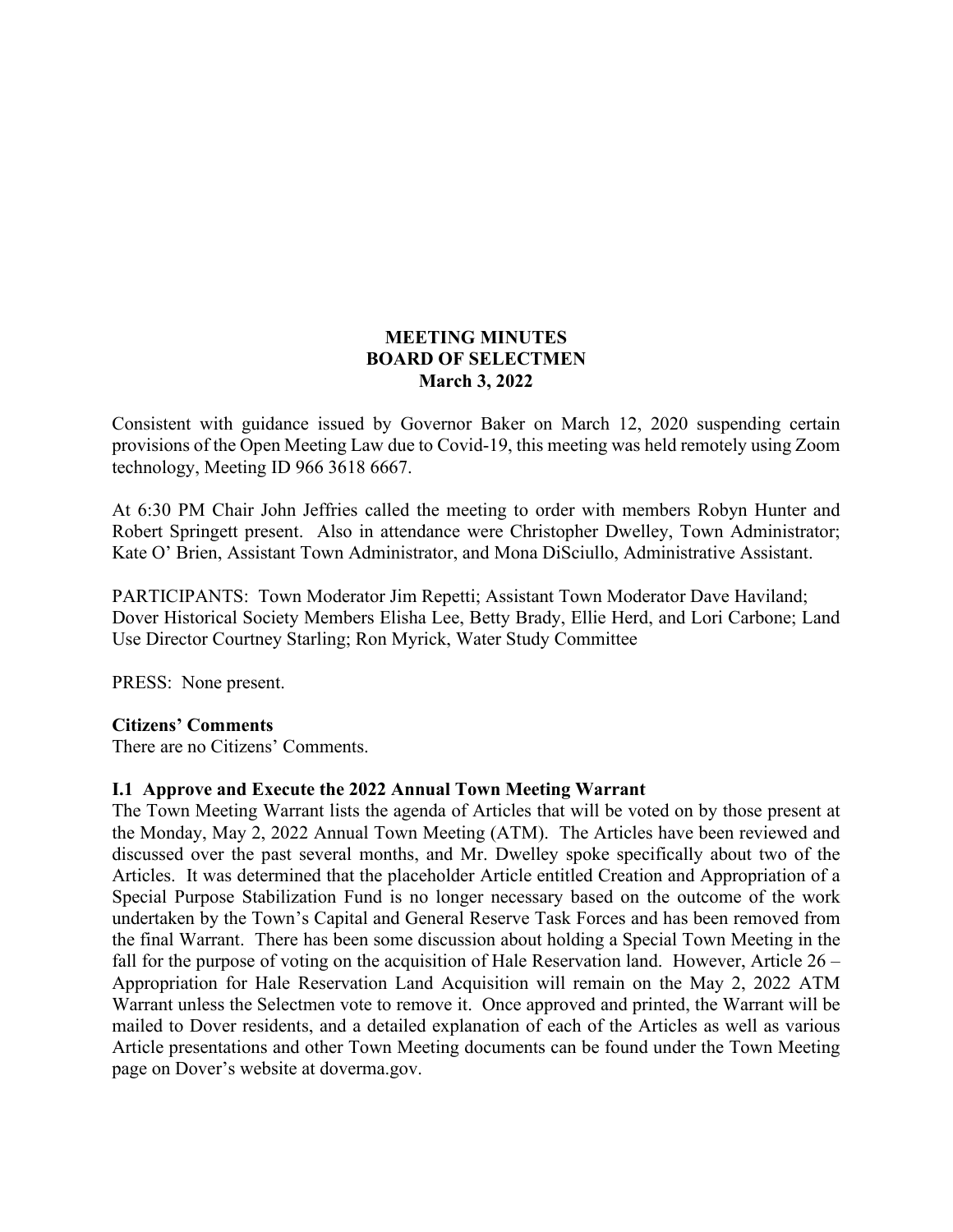Board of Selectmen Open Session Meeting Minutes March 3, 2022

Mr. Repetti and Mr. Haviland cautioned that the ATM may be held over two nights due to the number of Articles being presented and any potential controversy surrounding certain Articles. Additionally, there was a brief discussion regarding the order of the Articles.

Mr. Jeffries moved to approve and execute the 2022 Annual Town Meeting Warrant, seconded by Ms. Hunter; it was unanimously approved by roll call vote.

## **I.2 Dover Historical Society Presentation**

Members of the Dover Historical Society provided an informative and engaging presentation about Dover's history and an update of its activities and events. Elisha Lee, who served as President of the Society for 13 years, relayed that the Society is an all-volunteer organization that was organized in 1895 with the mission of collecting, preserving, and exhibiting artifacts, information, and documents related to Dover's local history. The Sawin Museum serves as the Society's headquarters, and it oversees the Benjamin Caryl House, the home of Dover's first minister. Assistant Curator Lori Carbone spoke about Dover's civil war flag and the story behind its rediscovery and the women who got together in 1861 to hand-sew the flag. Ellie Herd provided a glimpse of the life of Minister Caryl who was ordained in 1762 and served for 49 years, and she displayed a copy of one of his handwritten sermons. Numerous artifacts, historic weapons, and toys of the past are housed at the Museum, and members encouraged visits to the site to learn about Dover's past, present, and future. The Selectmen thanked the Society for the outstanding presentation and recognized Betty Brady for organizing the presentation and for her enthusiasm to preserve, protect, and educate residents about the history of Dover.

#### **I.3 Planning Board re Formal Comments on MBTA Communities**

Dover is considered an MBTA community as it has within its borders a commuter rail line/station. Massachusetts laws on MBTA Communities (MGL Chapter 40A") changed in 2021, and new regulations require, in part, Dover to provide at least one zoning district of "reasonable size" that allows multifamily housing with a minimum of 15 units an acre. If Dover does not comply, the Town will not be eligible for specific grants and will lose access to funding for key infrastructure programs. The Massachusetts Department of Housing and Community Development (DHCD) issued Compliance Guidelines for Multifamily Districts and, as a compliance requirement, is asking the Town to submit comments on the draft Guidelines. Ms. Starling recommends that the Town submit the comments and a MBTA Community Information Form by May 2, 2022. Additionally, to remain in compliance Dover must either submit, by the end of 2022, a complete request for Determination of Compliance or submit a proposed action plan as provided for in the draft Guidelines. Ms. Starling is of the opinion that the Town will not be in a position to receive a Determination of Compliance as the Town does not meet several of the regulations and does not fall into the defined categories, and she is recommending that the focus should be on the submission of a proposed action plan in accordance with the Guidelines. Mr. Springett is of the opinion that the State is following a blanket policy regarding regulation criteria, and he cannot support a policy that completely disregards local history, tradition, and culture. Mr. Dwelley clarified that the motion Ms. Starling is asking the Board to make is simply to submit comments that essentially say that the State's blanket approach is not the right approach for the Town and that Dover and other communities, as they stand today, are incapable of meeting the requirements. He strongly encourages the Board to vote to submit comments as it provides the Town's first communication on record to the State during the public comment period. The Selectmen are in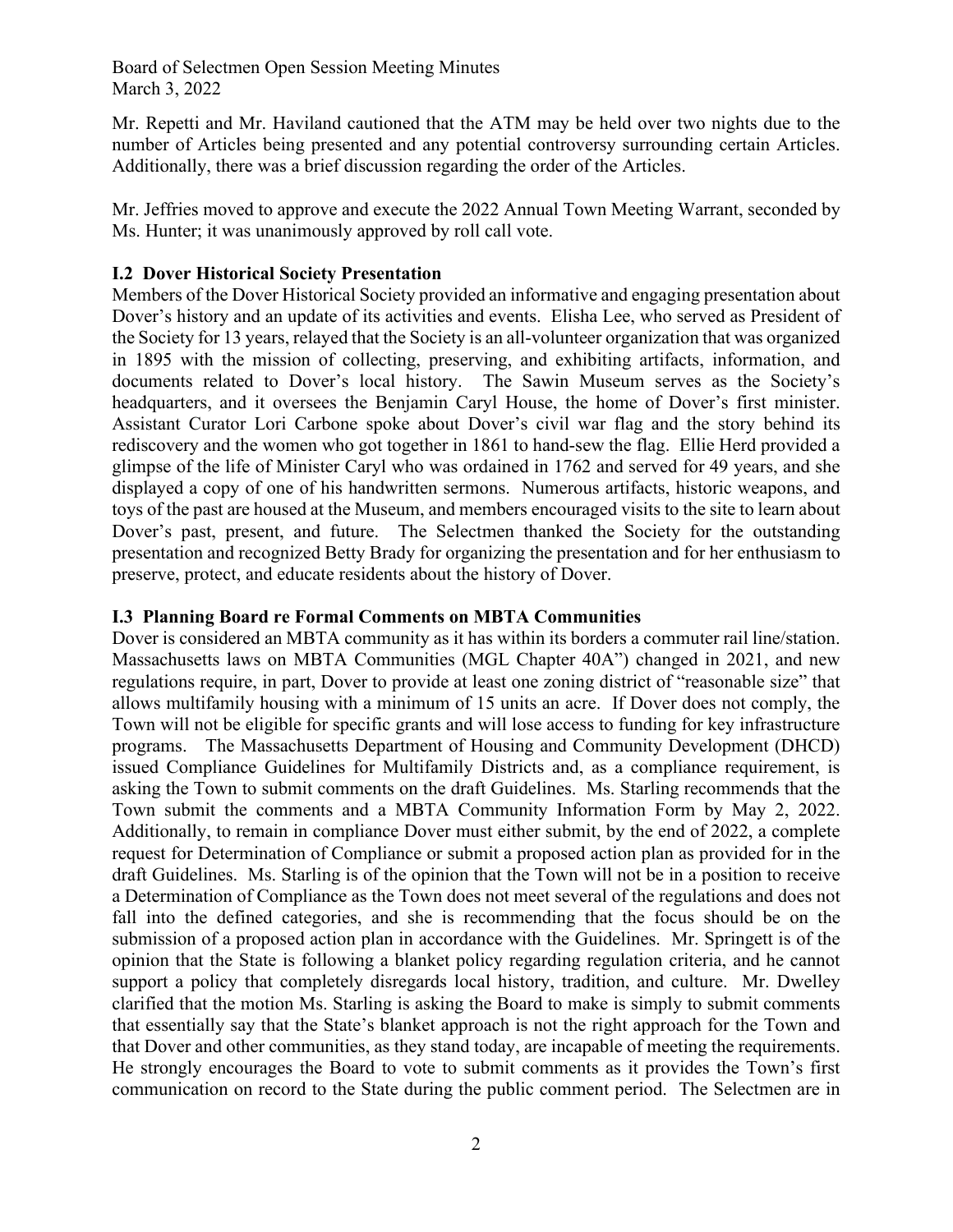### Board of Selectmen Open Session Meeting Minutes March 3, 2022

agreement that while they are not in favor of the language used by the State, it is procedurally correct to notify the State of the Town's compliance.

Mr. Jeffries moved to direct Land Use Director Courtney Starling to submit the Community Information Form and Public Comments to the Department of Housing and Community Development on behalf of the Board of Selectmen, seconded by Ms. Hunter; it was unanimously approved by roll call vote.

### **I.4 Water System Sustainability Consultant Discussion and Potential Vote**

In the fall of 2021, the Town issued a Request for Qualifications (RFQ) from qualified engineering firms to study Dover's public water system and develop recommendations to create a path forward that will improve the quality and quantity of Dover's local water supply, as well as provide ondemand technical assistance, as needed, to represent the Town's interests in discussions on, and evaluations of, water-related issues. Proposals were received and reviewed and Kleinfelder, Inc. and CDM Smith, both previously engaged by the Town, were selected by the Water Resource Committee as potential candidates. A rigorous meeting and interview process was held, and while both of these quality firms provided excellent presentations, it was determined that CDM Smith, based on output, knowledge and depth of experience, would provide the Town with the required qualifications. Mr. Dwelley conducted a thorough background and reference check, and the results were stellar. CDM will prepare a Scope of Work and Cost Proposal, and a final contract will be submitted to the Selectmen for approval. Mr. Myrick commented that the Town is in a very good place with CDM Smith, and the Board thanked the Water Study Committee for their extensive efforts in securing the consultant and for their work on the Committee.

Mr. Jeffries moved to authorize the Town Administrator to execute all documents related to CDM Smith and the long-range water sustainability study, seconded by Ms. Hunter; it was unanimously approved by roll call vote.

## **I.5 Board of Selectmen Updates**

The Board of Selectmen reported on the following projects and initiatives.

Upcoming Events – Mr. Jeffries reminded residents that the Town Caucus will be held on Monday, March 7, 2022 at 7:30 PM in the Great Hall and the Warrant Committee's Open Hearing will be held on Monday, March 14 at 7:30 PM via Zoom. Details on each event are on the Town's website at doverma.gov.

Covid-19 Mask Mandate – The State has removed the mask mandate; masks are no longer required in Town facilities.

Road Conditions – Mr. Jeffries commended the Highway Department for their efficient work cleaning up the roads after a recent storm.

Contribution Recognition – Mr. Springett and Chair of the Community Center Building Committee Ford Spalding have started a discussion regarding recognition of the contributions of the many individuals, past and present, who have served on committees related to the Caryl Community Center or who have been involved with the management, upkeep, and future direction of the building. It was suggested that a traditional plaque listing the individual names be placed on or